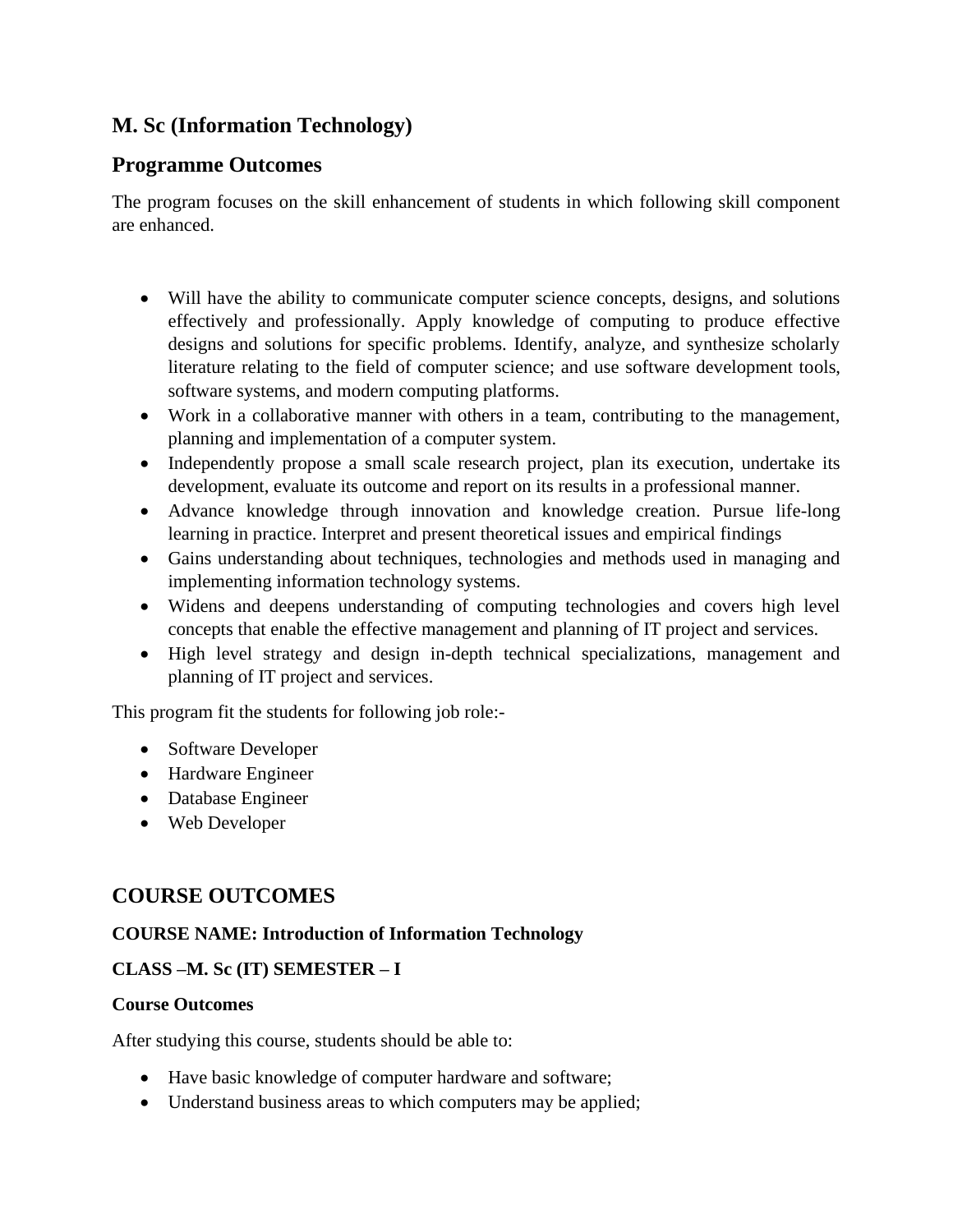- Provide an introduction to business organisation and information systems;
- Develop the skills in communication, verbal and written, which play an important part in business computing and information processing;

#### **COURSE NAME: Computer Programming using C**

#### **CLASS –M. Sc (IT) SEMESTER – I**

#### **Course Outcomes**

After successful completion of the course students will be able to

- Write, compile and debug programs in C language.
- Use different data types, operators and console I/O function in a computer program.
- Design programs involving decision control statements, loop control statements and case control structures.
- Understand the implementation of arrays, pointers and functions and apply the dynamics of memory by the use of pointers.
- Comprehend the concepts of structures and classes: declaration, initialization and implementation.
- Apply basics of object oriented programming, polymorphism and inheritance.
- Use the file operations, character I/O, string I/O, file pointers, pre-processor directives and create/update basic data files.

#### **COURSE NAME: Computer Organization and Architecture**

#### **CLASS –M. Sc (IT) SEMESTER – I**

#### **Course Outcomes**

After successful completion of the course students will be able to

- Understand the basics of computer hardware and how software interacts with computer hardware
- Analyze and evaluate computer performance
- Understand how computers represent and manipulate data
- Understand computer arithmetic and convert between different number systems
- Assemble a simple computer with hardware design including data format, instruction format, instruction set, addressing modes, bus structure, input/output, memory, Arithmetic/Logic unit, control unit, and data, instruction and address flow
- Use Boolean algebra as related to designing computer logic, through simple combinational and sequential logic circuits

#### **COURSE NAME: Mathematical Foundation of Computer Science**

## **CLASS –M. Sc (IT) SEMESTER – I**

#### **Course Outcomes**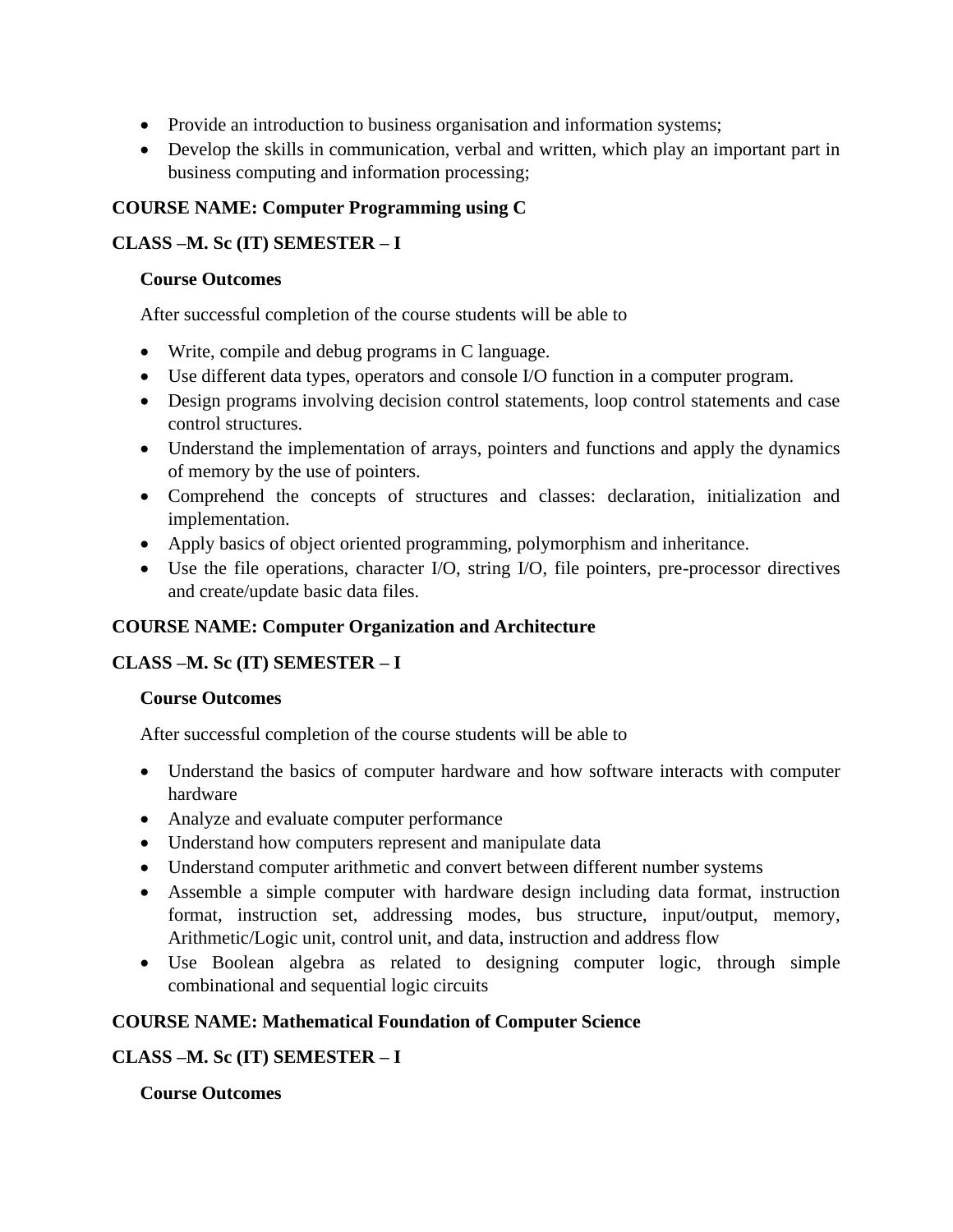After successful completion of the course students will be able to

- Be familiar with the basic terminology of functions, relations, sets and demonstrate knowledge of their associated operations.
- Be able to solve advanced mathematical problems, apply various methods of mathematical proof, and communicate solutions in writing
- Become capable to comprehend advanced mathematics, and present the material orally and in writing
- Utilize the knowledge of computing and mathematics appropriate to the discipline.
- Evaluate mathematical principles and logic design

#### **COURSE NAME: Operating Systems**

#### **CLASS –M. Sc (IT) SEMESTER – I**

#### **Course Outcomes**

After successful completion of the course students will be able to

- Learn the mechanisms of OS to handle processes and threads and their communication Use different data types, operators and console I/O function in a computer program.
- Learn the mechanisms involved in memory management in contemporary OS.
- Gain knowledge on distributed operating system concepts that includes architecture, deadlock detection algorithms and agreement protocols.
- Understand different approaches to memory management.
- Understand the structure and organization of the file system

#### **Semester-2 COURSE NAME: Object Oriented Programming Using C++**

## **CLASS –M. Sc (IT) SEMESTER – 2**

#### **Course Outcomes**

After successful completion of the course students will be able to

- Write, compile and debug programs in C++language.
- Use different data types, operators and console I/O function in a computer program.
- Design programs involving decision control statements, loop control statements and case control structures.
- Understand the implementation of arrays, pointers and functions and apply the dynamics of memory by the use of pointers.
- Comprehend the concepts of structures and classes: declaration, initialization and implementation.
- Apply basics of object oriented programming, polymorphism and inheritance.
- Use the file operations, character I/O, string I/O, file pointers, pre-processor directives and create/update basic data files.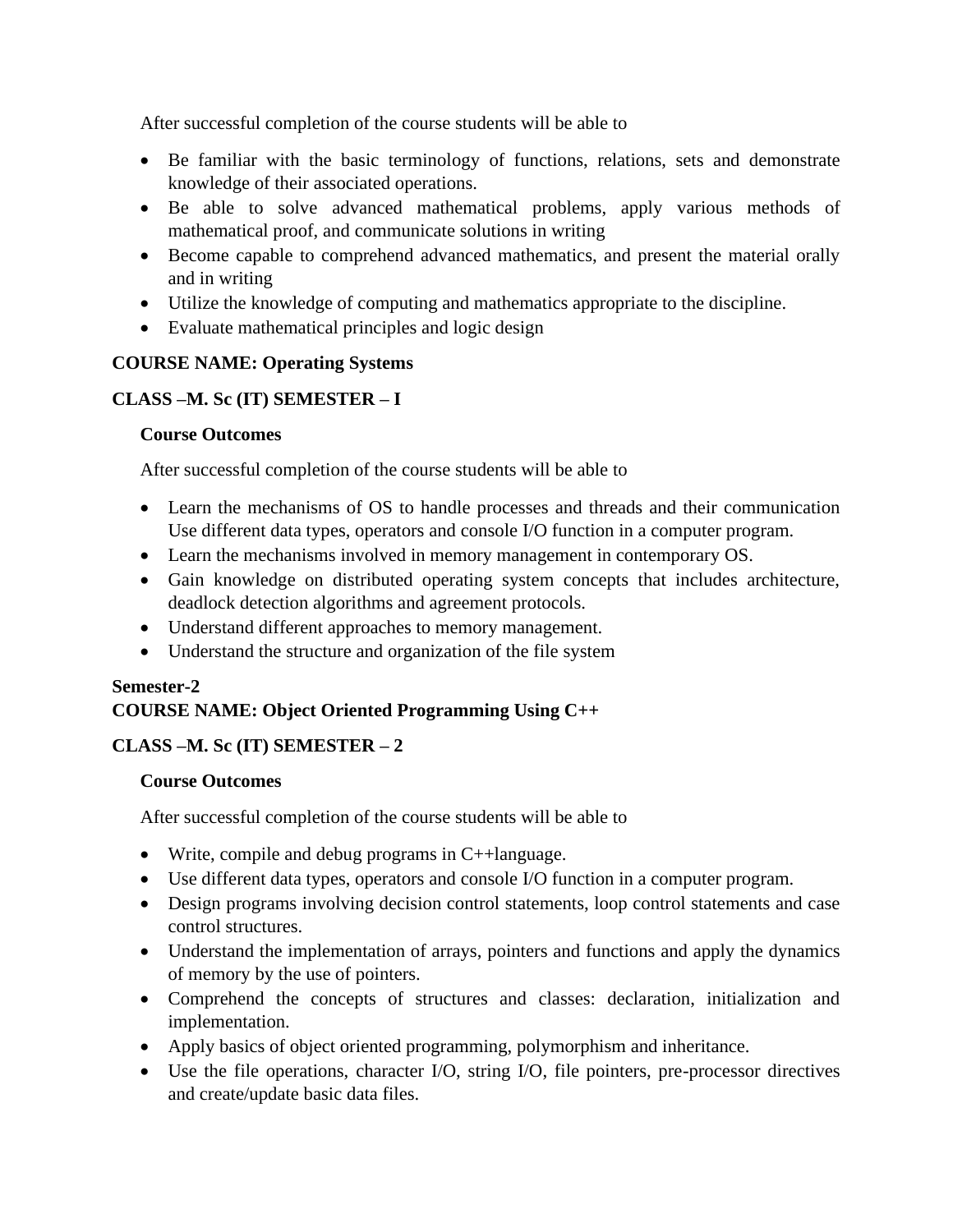#### **COURSE NAME: Data and File Strucures**

### **CLASS - M. Sc (IT) SEMESTER – 2**

#### **Course Outcomes**

After successful completion of the course students will be able to

- Be familiar with basic data structure of algorithms.
- Design and analyze programming problem statements
- Choose appropriate data structures and algorithms and use it to design algorithms for a specific problem.
- Handle operations like searching, insertion, deletion and traversing mechanism
- Come up with analysis of efficiency and proofs of correctness

#### **COURSE NAME: Visual Basic**

#### **CLASS –M. Sc (IT) SEMESTER – 2**

#### **Course Outcomes**

After successful completion of the course students will be able to

- Design, create, build, and debug Visual Basic applications.
- Explore Visual Basic's Integrated Development Environment (IDE).
- Write and apply decision structures for determining different operations.
- Understand and identify the fundamental concepts of object-oriented programming.
- Perform tests, resolve defects and revise existing code.

## **COURSE NAME: RDBMS and Oracle**

#### **CLASS –M. Sc. (IT) SEMESTER – 2**

#### **Course Outcomes**

After successful completion of the course students will be able to

- Gain the knowledge and understanding of Database analysis and design.
- Understand the use of Structured Query Language (SQL) and learn SQL syntax.
- Gain the knowledge of the processes of Database Development and Administration using SOL and PL/SOL.
- Understand the functional dependencies and design of the database
- Understand the concept of Transaction and Query processing

**Semester-3**

#### **COURSE NAME: Web Technology**

#### **CLASS – M. Sc (IT) SEMESTER – 3**

#### **Course Outcomes**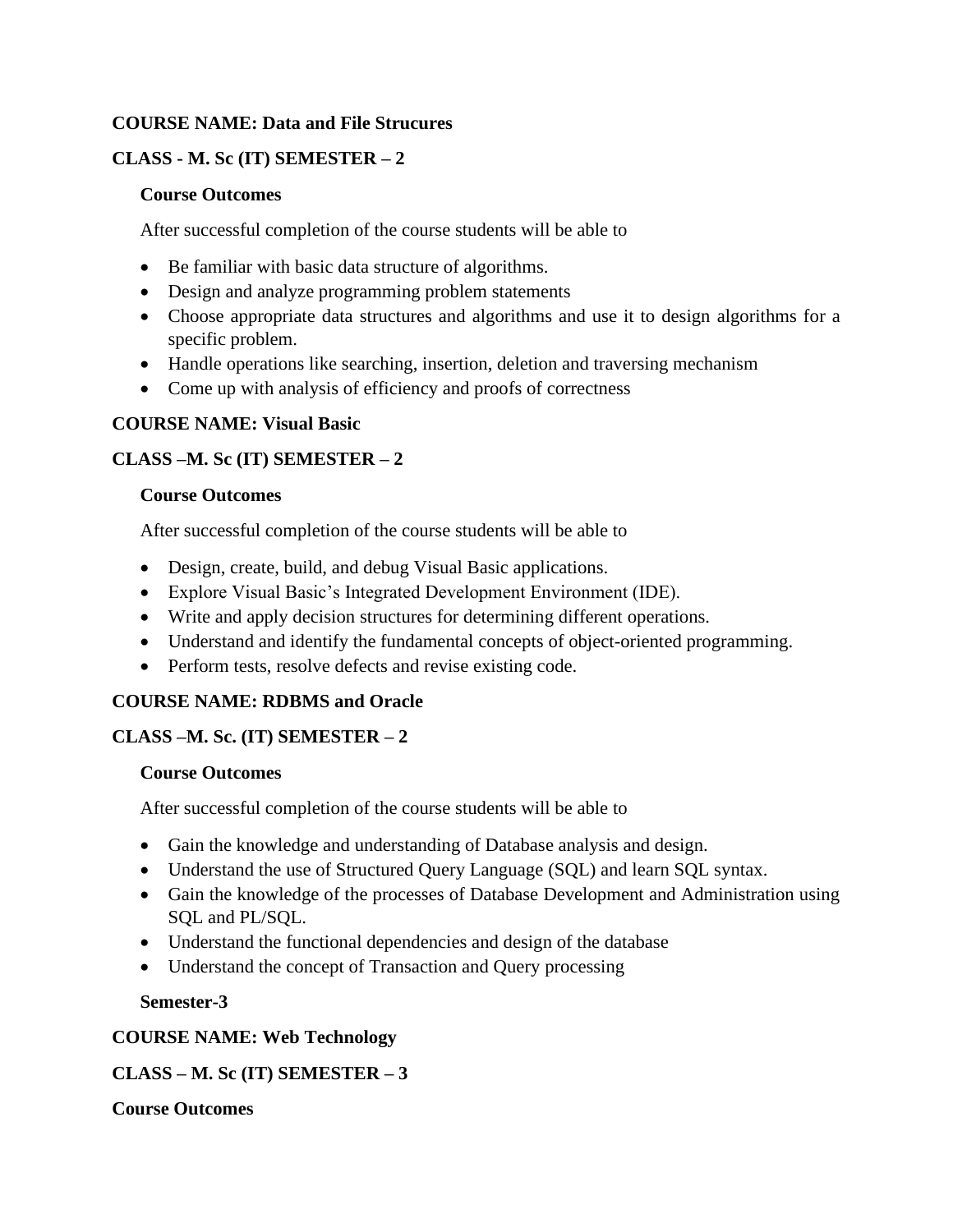After studying this course, students should be able to:

- Understand, analyze and apply the role of languages like HTML, DHTML, CSS, XML, Javascript, VBScript, ASP, PHP and protocols in the workings of the web and web applications
- Analyze a web project and identify its elements and attributes in comparison to traditional projects.
- Create web pages using HTML, DHTML and Cascading Styles sheets.
- Analyze and build interactive web applications using ASP and ASP.NET.
- Build web applications using PHP, XML documents and XML Schema, and consume web services.

## **COURSE NAME: Java Programming**

## **CLASS –M. Sc (IT) SEMESTER – 3**

## **Course Outcomes**

After studying this course, students should be able to:

#### • **Knowledge and Understanding:**

- o Implement Object Oriented programming concept using basic syntaxes of control Structures, strings and function for developing skills of logic building activity.
- o Identify classes, objects, members of a class and the relationships among them needed for a finding the solution to specific problem
- **Intellectual(Cognitive/ Analytical) Skills:**
	- o Evaluate how to achieve reusability using inheritance, interfaces and packages and describes faster application development can be achieved.
	- o Understand and use of different exception handling mechanisms and concept of multithreading for robust faster and efficient application development.
- **Practical Skills:**
	- o Design, implement, test, debug, and document programs that use basic data types and computation, simple I/O, conditional and control structures, string handling and functions.
	- $\circ$  The importance of Classes & objects and will be able to implement it along with constructors, Arrays and Vectors.
	- o Develop computer-based systems.

## **COURSE NAME: Software Engineering**

## **CLASS –M. Sc (IT) SEMESTER – 3**

#### **Course Outcomes**

After studying this course, students should be able to: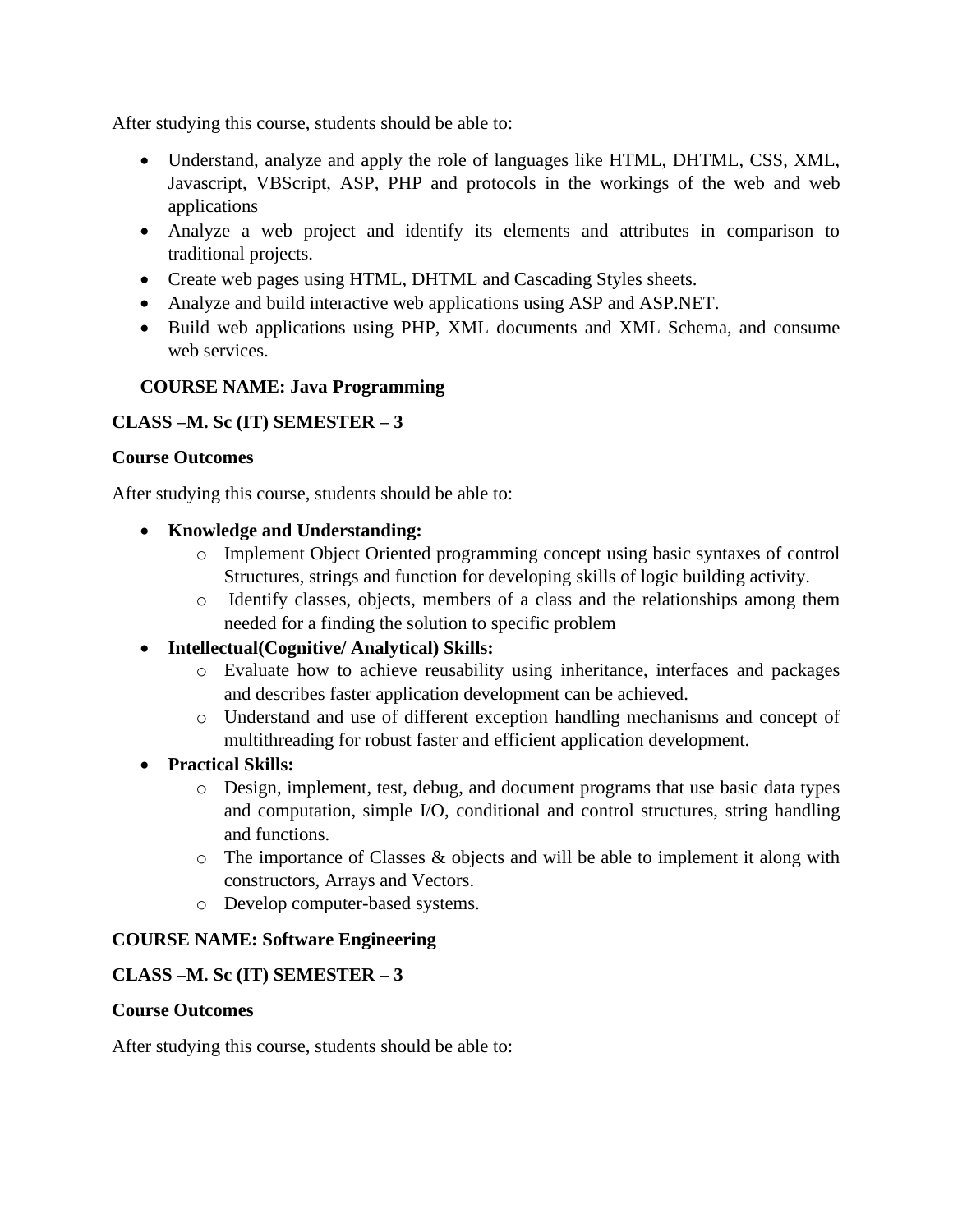- Plan a software engineering process life cycle, including the specification, design, implementation, and testing of software systems that meet specification, performance, maintenance and quality requirements.
- Able to elicit, analyze and specify software requirements through a productive working relationship with various stakeholders of the project.
- Analyze and translate a specification into a design, and then realize that design practically, using an appropriate software engineering methodology.
- Know how to develop the code from the design and effectively apply relevant standards and perform testing, and quality management and practice.
- Able to use modern engineering tools necessary for software project management, time management and software reuse.

## **COURSE NAME: Computer Networks**

## **CLASS –M. Sc (IT) SEMESTER – 3**

#### **Course Outcomes**

After studying this course, students should be able to:

- Understand basic computer network technology.
- Enumerate the layers of the OSI model and TCP/IP. Explain the function(s) of each layer.
- Describe data link protocols, multi-channel access protocols and IEEE 802 standards for LAN.
- Describe routing and congestion in network layer with routing algorithms and classify IPV4 addressing scheme.
- Discuss the elements and protocols of transport layer

# **Semester4**

## **COURSE NAME: Computer Graphics**

## **CLASS –M. Sc (IT) SEMESTER – 4**

- Demonstrate an understanding of contemporary graphics hardware.
- Create interactive graphics applications in  $C_{++}$  using one or more graphics application programming interfaces.
- Functions to implement graphics primitives.
- Demonstrate geometrical transformations.
- Demonstrate an understanding of the use of object hierarchy in graphics applications.

## **Course Outcomes**

After studying this course, students should be able to:

## **COURSE NAME: Linux Administration**

## **CLASS –M. Sc (IT) SEMESTER – 4**